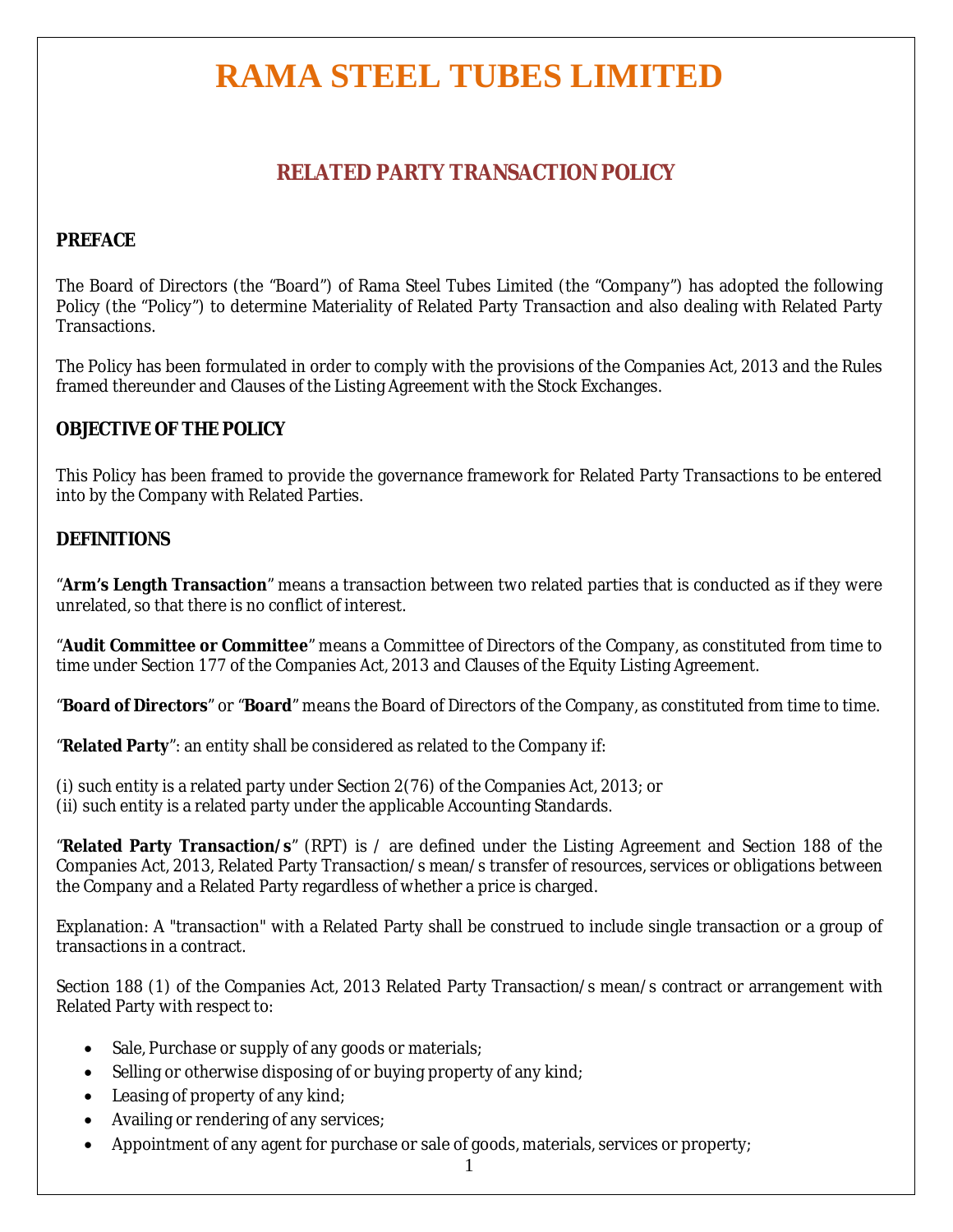# **RAMA STEEL TUBES LIMITED**

- Such related party's appointment to any office or place of profit in the company, its subsidiary company or associate company; and
- Underwriting the subscription of any securities or derivatives thereof, of the Company.

"**Material Related Party Transaction/s**" is / are defined under the Listing Agreement and Section 188 of the Companies Act, 2013 read with Rule 15 (3) of the Companies (Meetings of Board and its Powers) Rules, 2014.

## *Listing Agreement:*

A transaction with a Related Party shall be considered material if the transaction/s to be entered into individually or taken together with previous transactions during a Financial Year, exceeds ten percent of the annual consolidated turnover of the Company as per the last Audited Financial Statements of the Company. *Rule 15 (3) of the Companies (Meetings of Board and its Powers) Rules, 2014*

Contracts or arrangements with respect to the transaction /s with Related Party as defined under Section 188 (1) (a) to (e) of the Companies Act, 2013 shall be material if they are as per criteria mentioned below:

- i. sale, purchase or supply of any goods or material directly or through agent, exceeding ten percent of the Turnover of the Company or Rupees One Hundred Crore, whichever is lower,
- ii. as mentioned in clause a) and clause e) respectively of sub-section (1) of Section 188; selling or otherwise disposing of or buying property of any kind, directly or through agent exceeding ten percent of Net Worth of the Company or Rupees One Hundred Crore, whichever is lower, as mentioned in clause b) and clause e) respectively of sub-section (1) of Section 188;
- iii. leasing of property of any kind exceeding ten percent of the net worth of the Company or ten percent of Turnover of the Company or Rupees One Hundred Crore, whichever is lower, as mentioned in clause c) of sub-section (1) of Section 188;
- iv. availing or rendering of any services directly or through agent, exceeding ten percent of the Turnover of the Company or Rupees Fifty Crore, whichever is lower, as mentioned in clause d) and clause e) respectively of Section 188;
- v. appointment to any office or place of profit in the Company or its Subsidiary Company or Associate Company at a month remuneration exceeding Rupees Two Lac Fifty Thousand as mentioned in clause f) of sub-section (1) of Section 188; or
- vi. remuneration for underwriting subscription of any securities or derivatives thereof of the company exceeding one percent of the Net Worth as mentioned in clause g) of sub-section (1) of Section 188;

#### **Explanation**

It is clarified that the limits specified in i to iv shall apply for transaction/s to be entered into either individually or taken together with previous transactions during a Financial Year. The Turnover and Net Worth referred above shall be on the basis of the Audited Financial Statement of the preceding Financial Year.

## **PROCEDURE FOR APPROVAL OF RELATED PARTY TRANSACTIONS**

a. All Related Party Transactions or any subsequent modifications of such transactions shall require prior approval of the Audit Committee. However, the Audit Committee may grant omnibus approval for Related Party Transactions proposed to be entered into by the Company not exceeding one year subject to the following conditions: